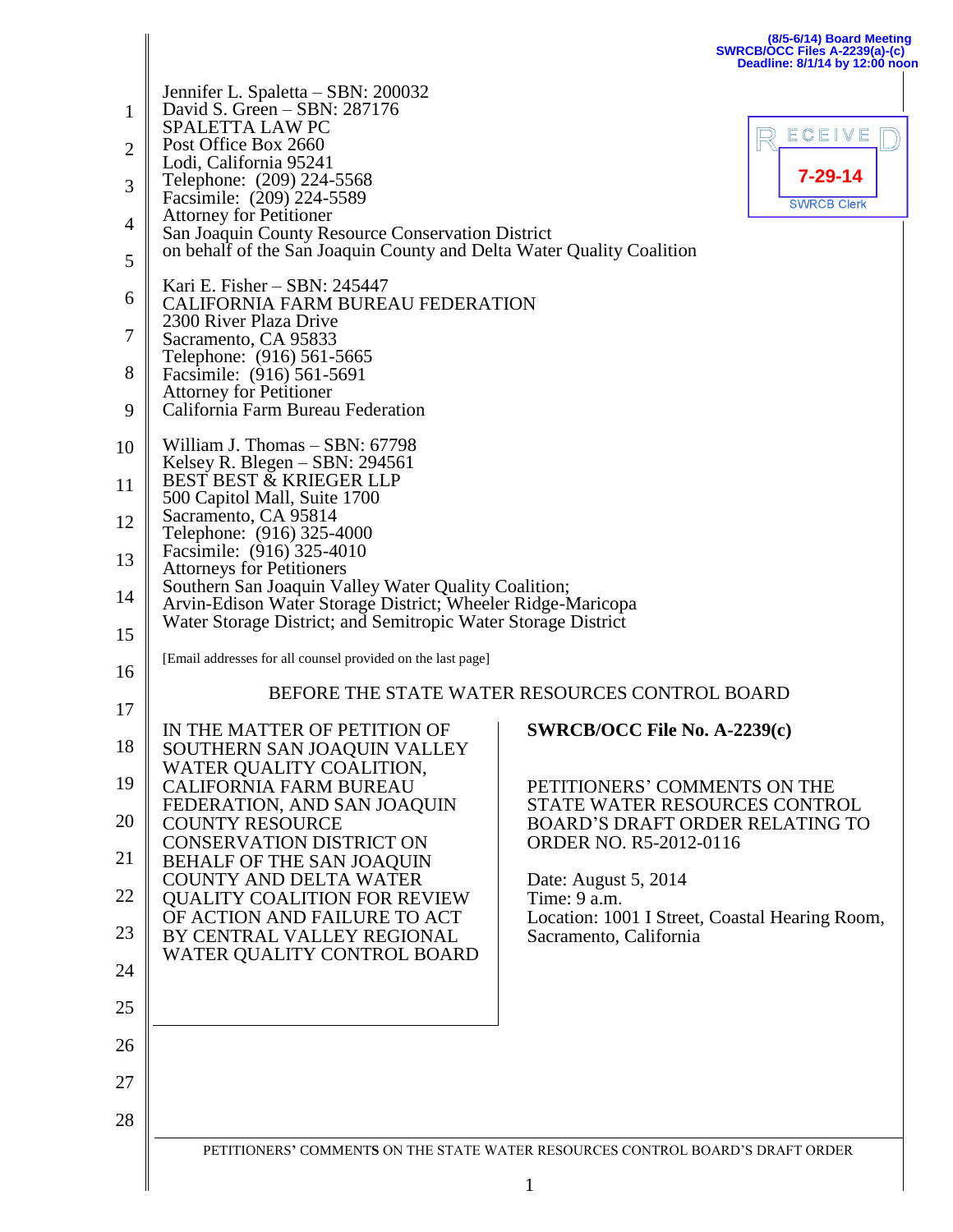| $\mathbf{1}$   |                                                                                               | The Southern San Joaquin Valley Water Quality Coalition, the California Farm Bureau            |
|----------------|-----------------------------------------------------------------------------------------------|------------------------------------------------------------------------------------------------|
| $\overline{2}$ |                                                                                               | Federation, and the San Joaquin County Resource Conservation District on behalf of the San     |
| 3              |                                                                                               | Joaquin County and Delta Water Quality Coalition (collectively, "Petitioners") submit these    |
| $\overline{4}$ | comments to the State Water Resources Control Board's ("State Board") draft order relating to |                                                                                                |
| 5              |                                                                                               | petitions A-2239(a), A-2239(b), and A-2239(c). These petitions concern the California Regional |
| 6              | Water Quality Control Board, Central Valley Region's ("Regional Board") adoption of           |                                                                                                |
| 7              | Resolution No. R5-2012-0116, Waste Discharge Requirements General Order for Growers within    |                                                                                                |
| 8              | the Eastern San Joaquin River Watershed that are Members of the Third-Party Group.            |                                                                                                |
| 9              | Petitioners do not oppose the State Board's draft order to review Waste Discharge             |                                                                                                |
| 10             | Requirements Order No. R5-2012-0116 on its own motion.                                        |                                                                                                |
| 11             |                                                                                               | Respectfully submitted,                                                                        |
| 12             | Dated: July 29, 2014                                                                          | SPALETTA LAW PC                                                                                |
| 13             |                                                                                               | Jonnique Spalette                                                                              |
| 14             |                                                                                               | By: $\overline{\phantom{0}}$                                                                   |
| 15<br>16       |                                                                                               | <b>Attorney for Petitioner SAN JOAQUIN</b><br>COUNTY RESOURCE CONSERVATION<br><b>DISTRICT</b>  |
| 17             | Dated: July 29, 2014                                                                          | CALIFORNIA FARM BUREAU FEDERATION                                                              |
| 18             |                                                                                               | Jai Fr                                                                                         |
| 19             |                                                                                               | By:                                                                                            |
| 20             |                                                                                               | <b>KARI E. FISHER</b><br><b>Attorney for Petitioner CALIFORNIA</b>                             |
| 21             |                                                                                               | <b>FARM BUREAU FEDERATION</b>                                                                  |
| 22             | Dated: July 29, 2014                                                                          | <b>BEST BEST &amp; KRIEGER LLP</b>                                                             |
| 23             |                                                                                               | ullorios                                                                                       |
| 24             |                                                                                               | By:<br><b>WILLIAM J. THOMAS</b>                                                                |
| 25             |                                                                                               | <b>Attorney for Petitioners SOUTHERN SAN</b><br>JOAQUIN VALLEY WATER QUALITY                   |
| 26             |                                                                                               | COALITION; ARVIN-EDISON WATER<br>STORAGE DISTRICT; WHEELER                                     |
| 27             |                                                                                               | RIDGE-MARICOPA WATER STORAGE<br>DISTRICT; SEMITROPIC WATER                                     |
| 28             |                                                                                               | <b>STORAGE DISTRICT</b>                                                                        |
|                |                                                                                               | PETITIONERS' COMMENTS ON THE STATE WATER RESOURCES CONTROL BOARD'S DRAFT ORDER                 |
|                |                                                                                               | $\overline{2}$                                                                                 |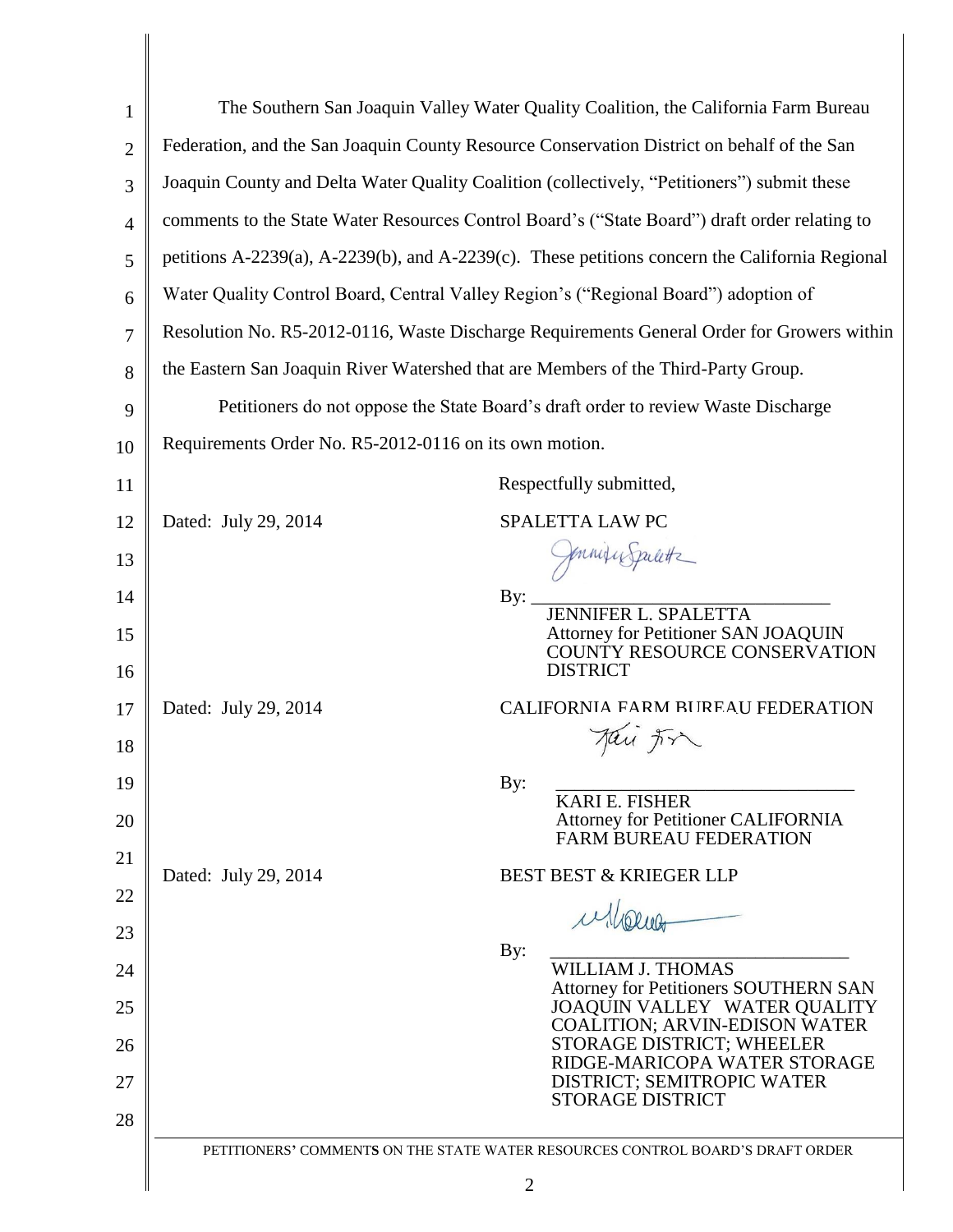| 1                   | <b>ADDITIONAL COUNSEL OF RECORD</b>                                                                                                                              |
|---------------------|------------------------------------------------------------------------------------------------------------------------------------------------------------------|
| $\mathbf{2}$        | Ernest A. Conant, SBN: 89111                                                                                                                                     |
| 3                   | Law Offices of Young Wooldridge, LLP 1800-30 <sup>th</sup> Street, Fourth Floor<br>Bakersfield, CA 93301                                                         |
| $\overline{4}$      | Telephone: (661) 327-9661<br>Facsimile: (661) 327-0720                                                                                                           |
| 5                   |                                                                                                                                                                  |
| 6<br>$\overline{7}$ | <b>Attorneys for Petitioners</b><br>Arvin-Edison Water Storage District; Wheeler Ridge-Maricopa<br>Water Storage District; and Semitropic Water Storage District |
| 8                   | <b>COUNSEL'S EMAIL ADDRESSES</b>                                                                                                                                 |
| 9                   | Jennifer Spaletta: jennifer@spalettalaw.com                                                                                                                      |
| 10                  | David Green: david@spalettalaw.com                                                                                                                               |
| 11                  | Kari Fisher: kfisher@cfbf.com                                                                                                                                    |
| 12                  | William Thomas: William. Thomas@bbklaw.com                                                                                                                       |
| 13                  | Kelsey Blegen: Kelsey. Blegen@bbklaw.com                                                                                                                         |
| 14                  | Ernest Conant: econant@youngwooldridge.com                                                                                                                       |
| 15                  |                                                                                                                                                                  |
| 16                  |                                                                                                                                                                  |
| 17                  |                                                                                                                                                                  |
| 18                  |                                                                                                                                                                  |
| 19                  |                                                                                                                                                                  |
| 20                  |                                                                                                                                                                  |
| 21                  |                                                                                                                                                                  |
| 22                  |                                                                                                                                                                  |
| 23                  |                                                                                                                                                                  |
| 24                  |                                                                                                                                                                  |
| 25                  |                                                                                                                                                                  |
| 26                  |                                                                                                                                                                  |
| 27                  |                                                                                                                                                                  |
| 28                  |                                                                                                                                                                  |
|                     | PETITIONERS' COMMENTS ON THE STATE WATER RESOURCES CONTROL BOARD'S DRAFT ORDER                                                                                   |
|                     | 3                                                                                                                                                                |

I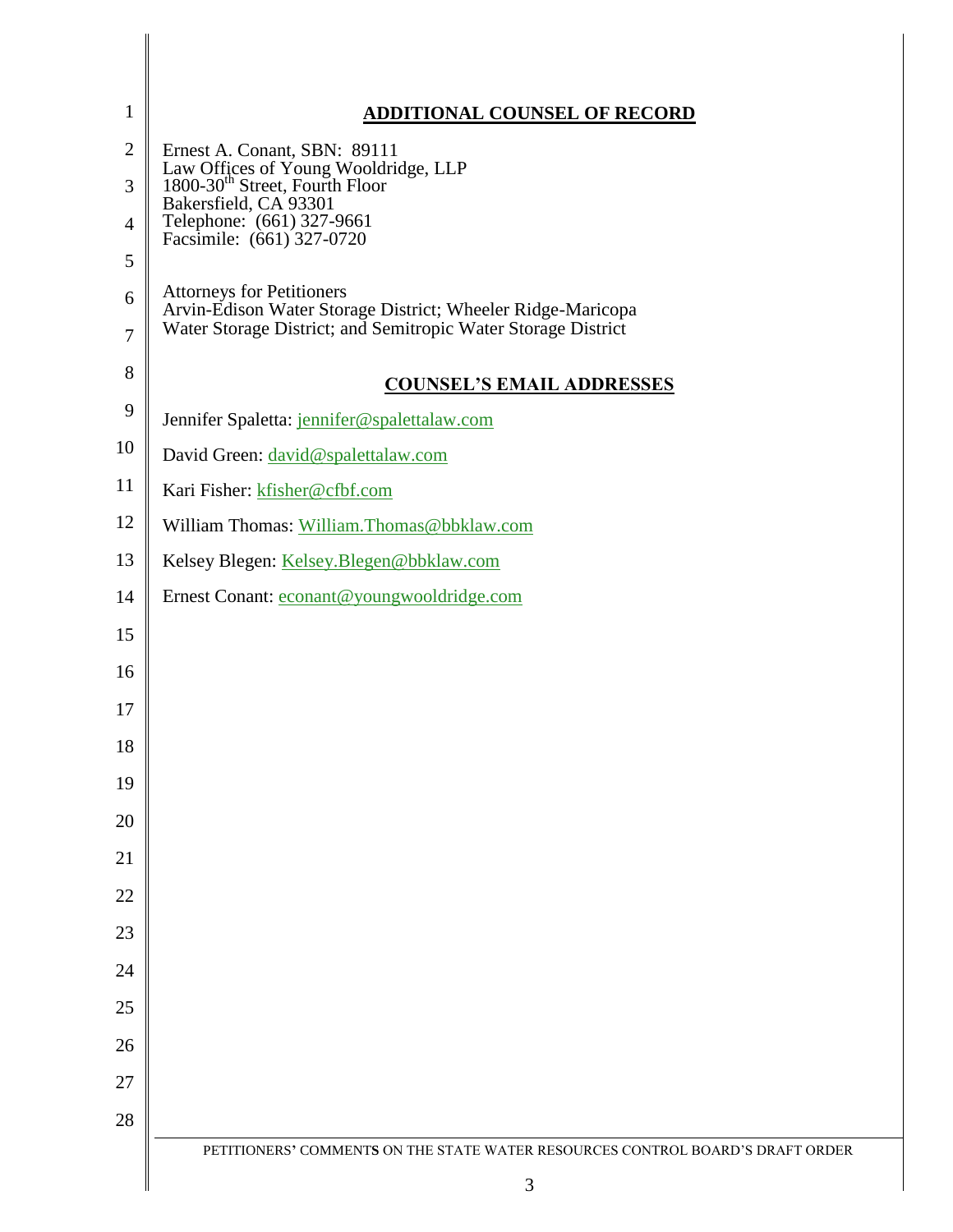| 1              | <b>PROOF OF SERVICE</b>                                                                                                                                                                         |  |
|----------------|-------------------------------------------------------------------------------------------------------------------------------------------------------------------------------------------------|--|
| $\overline{2}$ | I am employed in the County of San Joaquin; my business address is 225 West Oak Street,                                                                                                         |  |
| 3              | Lodi, California; I am over the age of 18 years and not a party to the foregoing action.                                                                                                        |  |
| $\overline{4}$ | On July 29, 2014, I served a true and correct copy of:                                                                                                                                          |  |
| 5              | PETITIONERS' COMMENTS ON THE STATE WATER RESOURCES CONTROL                                                                                                                                      |  |
| 6              | BOARD'S DRAFT ORDER RELATING TO ORDER NO. R5-2012-0116                                                                                                                                          |  |
| 7              |                                                                                                                                                                                                 |  |
| 8              | [X]<br><b>BY U.S. MAIL.</b> By enclosing the document(s) in a sealed envelope addressed to the<br>person(s) set forth below, and placing the envelope for collection and mailing, following our |  |
| 9              | ordinary business practices. I am readily familiar with this business's practice for collecting                                                                                                 |  |
| 10             | and processing of correspondence for mailing. On the same day that correspondence is placed<br>for collection and mailing, it is deposited in the ordinary course of business with the United   |  |
| 11             | States Postal Service, in a sealed envelope with postage fully prepaid.                                                                                                                         |  |
| 12             | Silverio Damian<br><b>Fairmead Community and Friends</b>                                                                                                                                        |  |
| 13             | Planada en Accion<br>1225 Gill Avenue<br>462 Gwinn Street<br>Madera, CA 93637                                                                                                                   |  |
| 14             | P.O. Box 618<br>Planada, CA 95365                                                                                                                                                               |  |
| 15             |                                                                                                                                                                                                 |  |
| 16             | BY ELECTRONIC MAIL (EMAIL). By sending the document(s) to the person(s) at<br>[X]                                                                                                               |  |
| 17             | the email address(es) listed on the attached EMAIL SERVICE LIST.                                                                                                                                |  |
| 18             | I declare under penalty of perjury under the laws of the State of California that the                                                                                                           |  |
| 19             | foregoing is true and correct.                                                                                                                                                                  |  |
| 20             | <b>DIANA MARTIN</b>                                                                                                                                                                             |  |
| 21             |                                                                                                                                                                                                 |  |
| 22             |                                                                                                                                                                                                 |  |
| 23             |                                                                                                                                                                                                 |  |
| 24             |                                                                                                                                                                                                 |  |
| 25             |                                                                                                                                                                                                 |  |
| 26             |                                                                                                                                                                                                 |  |
| 27             |                                                                                                                                                                                                 |  |
| 28             |                                                                                                                                                                                                 |  |
|                | PETITIONERS' COMMENTS ON THE STATE WATER RESOURCES CONTROL BOARD'S DRAFT ORDER                                                                                                                  |  |
|                | 4                                                                                                                                                                                               |  |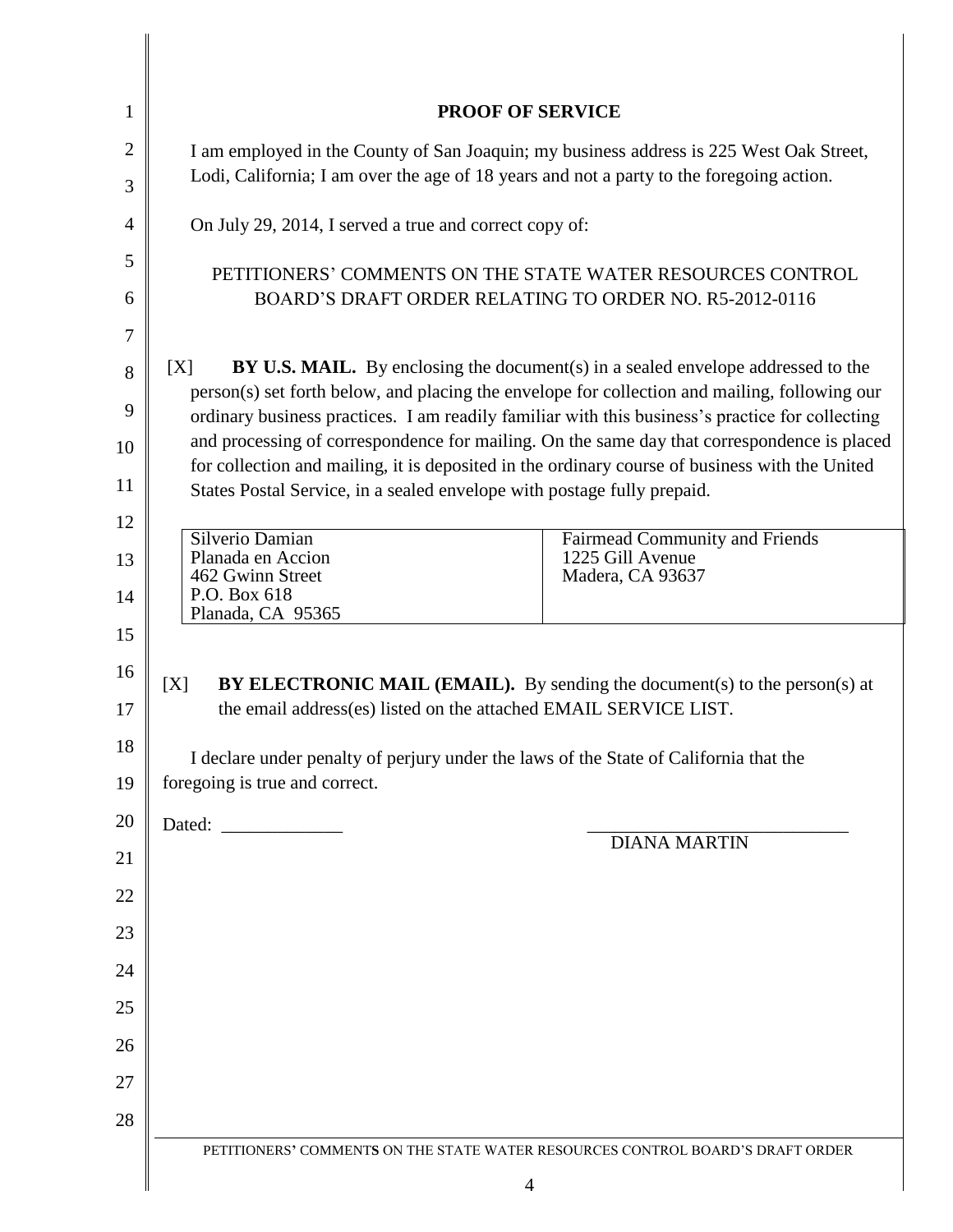| $\mathbf{1}$   |                                                                | <b>EMAIL SERVICE LIST</b>                                                   |
|----------------|----------------------------------------------------------------|-----------------------------------------------------------------------------|
| $\overline{c}$ | Nancy M. McDonough                                             | Susana De Anda, Coordinator                                                 |
| 3              | Kari E. Fisher<br>California Farm Bureau Federation            | Asociacion de Gente Unida por el Agua<br>311 W. Murray Avenue               |
| 4              | 2300 River Plaza Drive                                         | Visalia, CA 93291                                                           |
| 5              | Sacramento, CA 95833                                           | susana.deanda@communitywatercenter.org                                      |
|                | kfisher@cfbf.com<br>photz@cfbf.com                             | <b>Bill Jennings</b>                                                        |
| 6              | $n$ mcdonough@cfbf.com                                         | <b>California Sportfishing Protection Alliance</b><br>3536 Rainier Avenue   |
| 7              | Mr. John Brodie, Watershed                                     | Stockton, CA 95204<br>deltakeep@me.com                                      |
| 8              | Coordinator<br>San Joaquin County Resource                     |                                                                             |
| 9              | Conservation District on behalf of the                         | Michael R. Lozeau<br>Lozeau Drury LLP                                       |
|                | San Joaquin County and Delta Water<br><b>Quality Coalition</b> | 420 12th Street, Suite 250                                                  |
| 10             | 3422 W. Hammer Lane, Suite A                                   | Oakland, CA 94607                                                           |
| 11             | Stockton, CA 95219<br>rvranglr@yahoo.com                       | michael@lozeaudrury.com                                                     |
|                |                                                                | Mike Jackson                                                                |
| 12             | Theresa A. Dunham                                              | Law Office of Mike Jackson                                                  |
| 13             | Somach Simmons & Dunn                                          | P.O. Box 207<br>429 W. Main Street                                          |
|                | 500 Capitol Mall, Suite 1000<br>Sacramento, CA 95814           | Quincy, CA 95971                                                            |
| 14             | tdunham@somachlaw.com                                          | mjatt@sbcglobal.net                                                         |
| 15             | Perry Klassen                                                  | Carolee Krieger                                                             |
| 16             | <b>Executive Director</b><br>East San Joaquin Water Quality    | President<br>California Water Impact Network                                |
|                | Coalition                                                      | 808 Romero Canyon Road                                                      |
| 17             | 1201 L Street                                                  | Santa Barbara, CA 93108<br>caroleekrieger7@gmail.com                        |
| 18             | Modesto, CA 95354<br>pklassen@unwiredbb.com                    |                                                                             |
| 19             |                                                                | <b>Clay Rodgers</b><br><b>Assistant Executive Officer</b>                   |
|                | <b>Laurel Firestone</b><br><b>Community Water Center</b>       | <b>Central Valley Regional Water Quality</b>                                |
| 20             | 519 1212 Street                                                | Control Board, Fresno Office<br>1685 E Street                               |
| 21             | Sacramento, CA 95815<br>laurel.firestone@communitywatercente   | Fresno, CA 93706-2020                                                       |
| 22             | r.org                                                          | crodgers@waterboards.ca.gov                                                 |
|                | <b>Phoebe Seaton</b>                                           | Kenneth D. Landau                                                           |
| 23             | California Rural Legal Assistance, Inc.                        | <b>Assistant Executive Officer</b><br>Central Valley Regional Water Quality |
| 24             | 2115 Kern Street, Suite 370<br>Fresno, CA 93721                | Control Board                                                               |
|                | pseaton@crla.org                                               | 11020 Sun Center Drive, Suite 200                                           |
| 25             |                                                                | Rancho Cordova, CA 95670-6114<br>klandau@waterboards.ca.gov                 |
| 26             |                                                                |                                                                             |
| 27             |                                                                |                                                                             |
| 28             |                                                                |                                                                             |
|                |                                                                |                                                                             |
|                |                                                                |                                                                             |